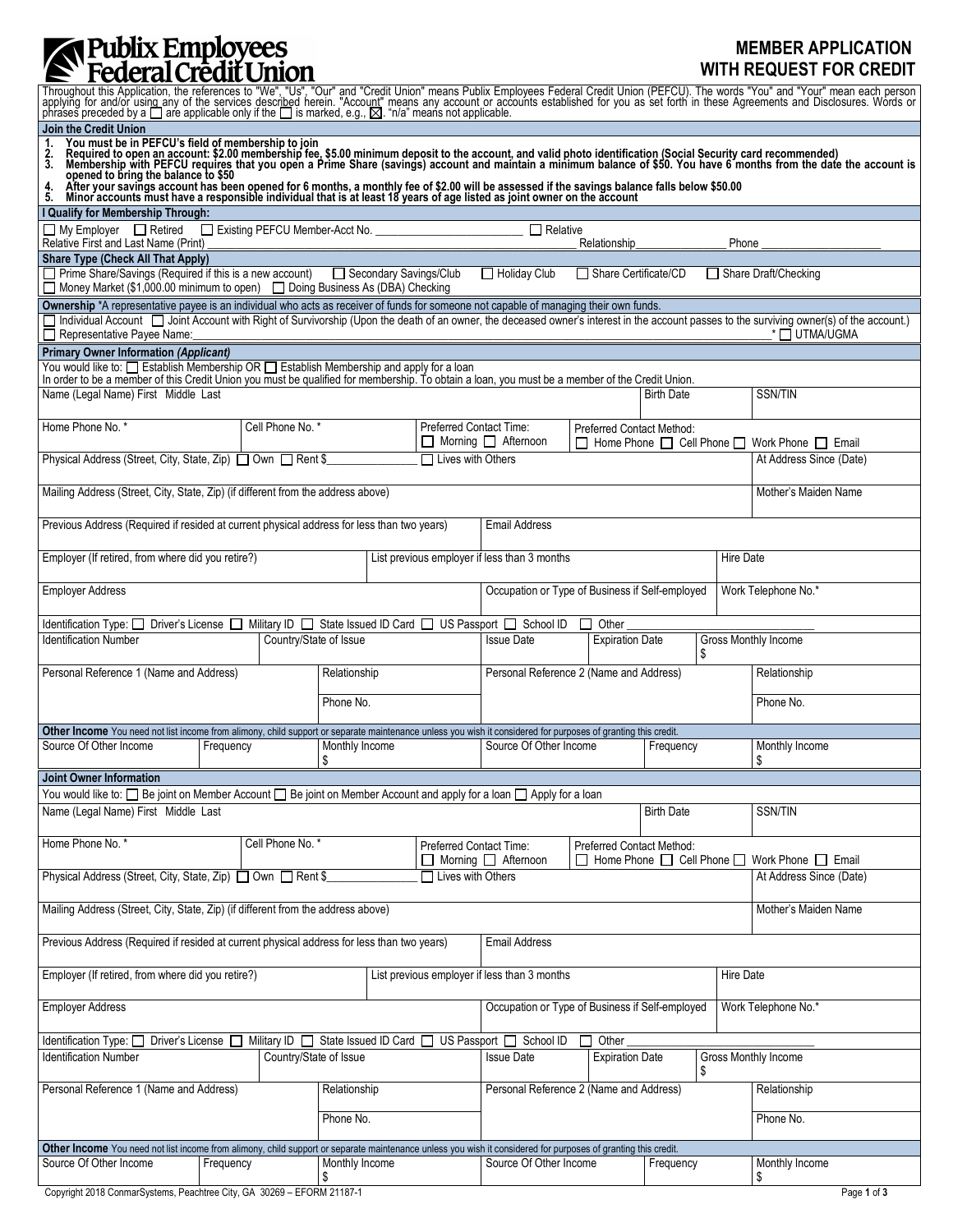| <b>Joint Owner Information</b>                                                                                                                                                                                                                                                                                                                                                                                                                                                                                                                                                                                                                                                                                                                                                                                                                                                                                                                                                                                                                                                                                                                                                                                                                                                                                                                                                                                                                                                                                                                                                                                                                                                                                                                                                                                                     |                                                           |                                             |                      |                      |                                                                                                                            |              |                              |                     |                      |  |
|------------------------------------------------------------------------------------------------------------------------------------------------------------------------------------------------------------------------------------------------------------------------------------------------------------------------------------------------------------------------------------------------------------------------------------------------------------------------------------------------------------------------------------------------------------------------------------------------------------------------------------------------------------------------------------------------------------------------------------------------------------------------------------------------------------------------------------------------------------------------------------------------------------------------------------------------------------------------------------------------------------------------------------------------------------------------------------------------------------------------------------------------------------------------------------------------------------------------------------------------------------------------------------------------------------------------------------------------------------------------------------------------------------------------------------------------------------------------------------------------------------------------------------------------------------------------------------------------------------------------------------------------------------------------------------------------------------------------------------------------------------------------------------------------------------------------------------|-----------------------------------------------------------|---------------------------------------------|----------------------|----------------------|----------------------------------------------------------------------------------------------------------------------------|--------------|------------------------------|---------------------|----------------------|--|
| □ Joint on Member Account                                                                                                                                                                                                                                                                                                                                                                                                                                                                                                                                                                                                                                                                                                                                                                                                                                                                                                                                                                                                                                                                                                                                                                                                                                                                                                                                                                                                                                                                                                                                                                                                                                                                                                                                                                                                          |                                                           |                                             |                      |                      |                                                                                                                            |              |                              |                     |                      |  |
|                                                                                                                                                                                                                                                                                                                                                                                                                                                                                                                                                                                                                                                                                                                                                                                                                                                                                                                                                                                                                                                                                                                                                                                                                                                                                                                                                                                                                                                                                                                                                                                                                                                                                                                                                                                                                                    | Name (Legal Name) First Middle Last                       |                                             |                      |                      |                                                                                                                            |              |                              | <b>SSN/TIN</b>      |                      |  |
| Home Phone No. *                                                                                                                                                                                                                                                                                                                                                                                                                                                                                                                                                                                                                                                                                                                                                                                                                                                                                                                                                                                                                                                                                                                                                                                                                                                                                                                                                                                                                                                                                                                                                                                                                                                                                                                                                                                                                   |                                                           | Cell Phone No. *<br>Preferred Contact Time: |                      |                      | <b>Preferred Contact Method:</b><br>$\Box$ Morning $\Box$ Afternoon<br>□ Home Phone □ Cell Phone □ Work Phone □ Email      |              |                              |                     |                      |  |
| Physical Address (Street, City, State, Zip) □ Own □ Rent \$                                                                                                                                                                                                                                                                                                                                                                                                                                                                                                                                                                                                                                                                                                                                                                                                                                                                                                                                                                                                                                                                                                                                                                                                                                                                                                                                                                                                                                                                                                                                                                                                                                                                                                                                                                        | $\Box$ Lives with Others                                  |                                             |                      |                      | At Address Since (Date)                                                                                                    |              |                              |                     |                      |  |
| Mailing Address (Street, City, State, Zip) (if different from the address above)                                                                                                                                                                                                                                                                                                                                                                                                                                                                                                                                                                                                                                                                                                                                                                                                                                                                                                                                                                                                                                                                                                                                                                                                                                                                                                                                                                                                                                                                                                                                                                                                                                                                                                                                                   |                                                           |                                             |                      | Mother's Maiden Name |                                                                                                                            |              |                              |                     |                      |  |
| Previous Address (Required if resided at current physical address for less than two years)                                                                                                                                                                                                                                                                                                                                                                                                                                                                                                                                                                                                                                                                                                                                                                                                                                                                                                                                                                                                                                                                                                                                                                                                                                                                                                                                                                                                                                                                                                                                                                                                                                                                                                                                         | <b>Email Address</b>                                      |                                             |                      |                      |                                                                                                                            |              |                              |                     |                      |  |
| Employer (If retired, from where did you retire?)                                                                                                                                                                                                                                                                                                                                                                                                                                                                                                                                                                                                                                                                                                                                                                                                                                                                                                                                                                                                                                                                                                                                                                                                                                                                                                                                                                                                                                                                                                                                                                                                                                                                                                                                                                                  | List previous employer if less than 3 months<br>Hire Date |                                             |                      |                      |                                                                                                                            |              |                              |                     |                      |  |
| <b>Employer Address</b>                                                                                                                                                                                                                                                                                                                                                                                                                                                                                                                                                                                                                                                                                                                                                                                                                                                                                                                                                                                                                                                                                                                                                                                                                                                                                                                                                                                                                                                                                                                                                                                                                                                                                                                                                                                                            | Occupation or Type of Business if Self-employed           | Work Telephone No.*                         |                      |                      |                                                                                                                            |              |                              |                     |                      |  |
|                                                                                                                                                                                                                                                                                                                                                                                                                                                                                                                                                                                                                                                                                                                                                                                                                                                                                                                                                                                                                                                                                                                                                                                                                                                                                                                                                                                                                                                                                                                                                                                                                                                                                                                                                                                                                                    |                                                           |                                             |                      |                      | Identification Type: [ ] Driver's License [ ] Military ID [ ] State Issued ID Card [ ] US Passport [ ] School ID [ ] Other |              |                              |                     |                      |  |
| <b>Identification Number</b><br>Country/State of Issue                                                                                                                                                                                                                                                                                                                                                                                                                                                                                                                                                                                                                                                                                                                                                                                                                                                                                                                                                                                                                                                                                                                                                                                                                                                                                                                                                                                                                                                                                                                                                                                                                                                                                                                                                                             |                                                           |                                             |                      |                      | <b>Issue Date</b>                                                                                                          |              | <b>Expiration Date</b><br>\$ |                     | Gross Monthly Income |  |
| Personal Reference 1 (Name and Address)                                                                                                                                                                                                                                                                                                                                                                                                                                                                                                                                                                                                                                                                                                                                                                                                                                                                                                                                                                                                                                                                                                                                                                                                                                                                                                                                                                                                                                                                                                                                                                                                                                                                                                                                                                                            |                                                           |                                             | Relationship         |                      | Personal Reference 2 (Name and Address)                                                                                    |              |                              |                     | Relationship         |  |
|                                                                                                                                                                                                                                                                                                                                                                                                                                                                                                                                                                                                                                                                                                                                                                                                                                                                                                                                                                                                                                                                                                                                                                                                                                                                                                                                                                                                                                                                                                                                                                                                                                                                                                                                                                                                                                    |                                                           |                                             | Phone No.            |                      |                                                                                                                            |              |                              |                     | Phone No.            |  |
| Other Income You need not list income from alimony, child support or separate maintenance unless you wish it considered for purposes of granting this credit.                                                                                                                                                                                                                                                                                                                                                                                                                                                                                                                                                                                                                                                                                                                                                                                                                                                                                                                                                                                                                                                                                                                                                                                                                                                                                                                                                                                                                                                                                                                                                                                                                                                                      |                                                           |                                             |                      |                      |                                                                                                                            |              |                              |                     |                      |  |
| Source Of Other Income                                                                                                                                                                                                                                                                                                                                                                                                                                                                                                                                                                                                                                                                                                                                                                                                                                                                                                                                                                                                                                                                                                                                                                                                                                                                                                                                                                                                                                                                                                                                                                                                                                                                                                                                                                                                             | Frequency                                                 |                                             | Monthly Income<br>\$ |                      | Source Of Other Income                                                                                                     |              | Frequency                    |                     | Monthly Income<br>\$ |  |
| <b>Required Information</b>                                                                                                                                                                                                                                                                                                                                                                                                                                                                                                                                                                                                                                                                                                                                                                                                                                                                                                                                                                                                                                                                                                                                                                                                                                                                                                                                                                                                                                                                                                                                                                                                                                                                                                                                                                                                        |                                                           |                                             |                      |                      |                                                                                                                            |              |                              |                     |                      |  |
| ALL INFORMATION IN THIS SECTION IS REQUIRED FOR THE ACCOUNT TO BE PROCESSED.<br>Account Purpose: □ Household/Living Expenses □ Checking – Describe purpose of Checking _<br>Savings $\Box$ Other                                                                                                                                                                                                                                                                                                                                                                                                                                                                                                                                                                                                                                                                                                                                                                                                                                                                                                                                                                                                                                                                                                                                                                                                                                                                                                                                                                                                                                                                                                                                                                                                                                   |                                                           |                                             |                      |                      |                                                                                                                            |              |                              |                     |                      |  |
| Primary Source of Funds: □ Social Security □ Checks □ Cash □ ACH (Direct Deposit, Payroll, etc.) □ Pension □ Retirement □ Wires<br>$\Box$ Other                                                                                                                                                                                                                                                                                                                                                                                                                                                                                                                                                                                                                                                                                                                                                                                                                                                                                                                                                                                                                                                                                                                                                                                                                                                                                                                                                                                                                                                                                                                                                                                                                                                                                    |                                                           |                                             |                      |                      |                                                                                                                            |              |                              |                     |                      |  |
| Do you plan to use our FREE Bill Pay service? $\Box$ Yes $\Box$ No<br>Do you anticipate sending/receiving any wire transfers? □ Yes □ No If Yes: Domestic, Foreign, or both? □<br>Do you anticipate depositing/withdrawing cash? □ Yes □ No<br>Will you send/receive any ACH (Direct Deposit, Payroll, etc.) items?<br>No                                                                                                                                                                                                                                                                                                                                                                                                                                                                                                                                                                                                                                                                                                                                                                                                                                                                                                                                                                                                                                                                                                                                                                                                                                                                                                                                                                                                                                                                                                          |                                                           |                                             |                      |                      |                                                                                                                            |              |                              |                     |                      |  |
|                                                                                                                                                                                                                                                                                                                                                                                                                                                                                                                                                                                                                                                                                                                                                                                                                                                                                                                                                                                                                                                                                                                                                                                                                                                                                                                                                                                                                                                                                                                                                                                                                                                                                                                                                                                                                                    |                                                           |                                             |                      |                      |                                                                                                                            |              |                              |                     |                      |  |
| <b>Beneficiary (Payable on Death)</b><br>Provide the following information to designate a POD Beneficiary. Upon the death of the last account owner, ownership of the account shall be divided equally among the<br>surviving beneficiaries listed below. The beneficiaries listed below are beneficiaries to all selected shares listed on this application.                                                                                                                                                                                                                                                                                                                                                                                                                                                                                                                                                                                                                                                                                                                                                                                                                                                                                                                                                                                                                                                                                                                                                                                                                                                                                                                                                                                                                                                                      |                                                           |                                             |                      |                      |                                                                                                                            |              |                              |                     |                      |  |
|                                                                                                                                                                                                                                                                                                                                                                                                                                                                                                                                                                                                                                                                                                                                                                                                                                                                                                                                                                                                                                                                                                                                                                                                                                                                                                                                                                                                                                                                                                                                                                                                                                                                                                                                                                                                                                    |                                                           |                                             |                      |                      | Date of Birth                                                                                                              |              | Relationship                 |                     | Social Security No.  |  |
| Beneficiary #1 - Name and Address                                                                                                                                                                                                                                                                                                                                                                                                                                                                                                                                                                                                                                                                                                                                                                                                                                                                                                                                                                                                                                                                                                                                                                                                                                                                                                                                                                                                                                                                                                                                                                                                                                                                                                                                                                                                  |                                                           |                                             |                      |                      |                                                                                                                            |              |                              |                     |                      |  |
| Beneficiary #2 - Name and Address                                                                                                                                                                                                                                                                                                                                                                                                                                                                                                                                                                                                                                                                                                                                                                                                                                                                                                                                                                                                                                                                                                                                                                                                                                                                                                                                                                                                                                                                                                                                                                                                                                                                                                                                                                                                  |                                                           |                                             |                      |                      | Date of Birth                                                                                                              | Relationship |                              | Social Security No. |                      |  |
| Beneficiary #3 - Name and Address                                                                                                                                                                                                                                                                                                                                                                                                                                                                                                                                                                                                                                                                                                                                                                                                                                                                                                                                                                                                                                                                                                                                                                                                                                                                                                                                                                                                                                                                                                                                                                                                                                                                                                                                                                                                  |                                                           |                                             |                      |                      | Date of Birth                                                                                                              |              | Relationship                 |                     | Social Security No.  |  |
| *Consent to Contact.<br>By providing the Credit Union with a wireless phone number (cell phone), you agree we and/or our third-party debt collectors may contact you by telephone or text message at any telephone<br>number associated with your account, including wireless telephone numbers (i.e. cell phone numbers), which could result in charges to you, in order to service your account or collect any<br>amounts owed to us, excluding any contacts for advertising and telemarketing purposes as prescribed by law. You further agree methods of contact may include use of pre-recorded or<br>artificial voice messages, and/or use of an automatic dialing device. You may withdraw the consent to be contacted on your wireless telephone number(s) at any time by any reasonable<br>means if you have provided a wireless telephone number(s) and have the authority to give the consent. Furthermore, you agree to notify us of any change to the wireless telephone<br>number(s) for which you are providing your consent to be contacted. In order to help mitigate harm to you and your account, we may contact you on any telephone number associated with<br>your account, including a wireless telephone number (i.e. cell phone number), to deliver to you any messages related to suspected or actual fraudulent activity on your account, data security<br>breaches or identity theft following a data breach, money transfers, or any other exigent messages permitted by applicable law. These contacts will not contain any telemarking, cross-<br>marketing, solicitation, advertising, or debt collection message of any kind. The contacts will be concise and limited in frequency as required by law. You will have an opportunity to opt-out of<br>such communications at the time of delivery. |                                                           |                                             |                      |                      |                                                                                                                            |              |                              |                     |                      |  |
| <b>Important IRS Information - TIN Certification</b>                                                                                                                                                                                                                                                                                                                                                                                                                                                                                                                                                                                                                                                                                                                                                                                                                                                                                                                                                                                                                                                                                                                                                                                                                                                                                                                                                                                                                                                                                                                                                                                                                                                                                                                                                                               |                                                           |                                             |                      |                      |                                                                                                                            |              |                              |                     |                      |  |
| certify in accordance with IRS W-9 instructions and under penalty of perjury, (1) that the number shown herein is my correct taxpayer identification number (or I am waiting for a number to be issued to me),<br>(2) that unless designated below, I am not subject to backup withholding either because I have not been notified that I am subject to backup withholding as a result of a failure to report all interest or dividends,<br>or the IRS has notified me that I am no longer subject to backup withholding and (3) that unless designated below, I am a U.S. person (including a U.S. resident alien).                                                                                                                                                                                                                                                                                                                                                                                                                                                                                                                                                                                                                                                                                                                                                                                                                                                                                                                                                                                                                                                                                                                                                                                                               |                                                           |                                             |                      |                      |                                                                                                                            |              |                              |                     |                      |  |
| I am subject to backup withholding<br>$\Box$ I am exempt                                                                                                                                                                                                                                                                                                                                                                                                                                                                                                                                                                                                                                                                                                                                                                                                                                                                                                                                                                                                                                                                                                                                                                                                                                                                                                                                                                                                                                                                                                                                                                                                                                                                                                                                                                           |                                                           |                                             |                      |                      |                                                                                                                            |              |                              |                     |                      |  |